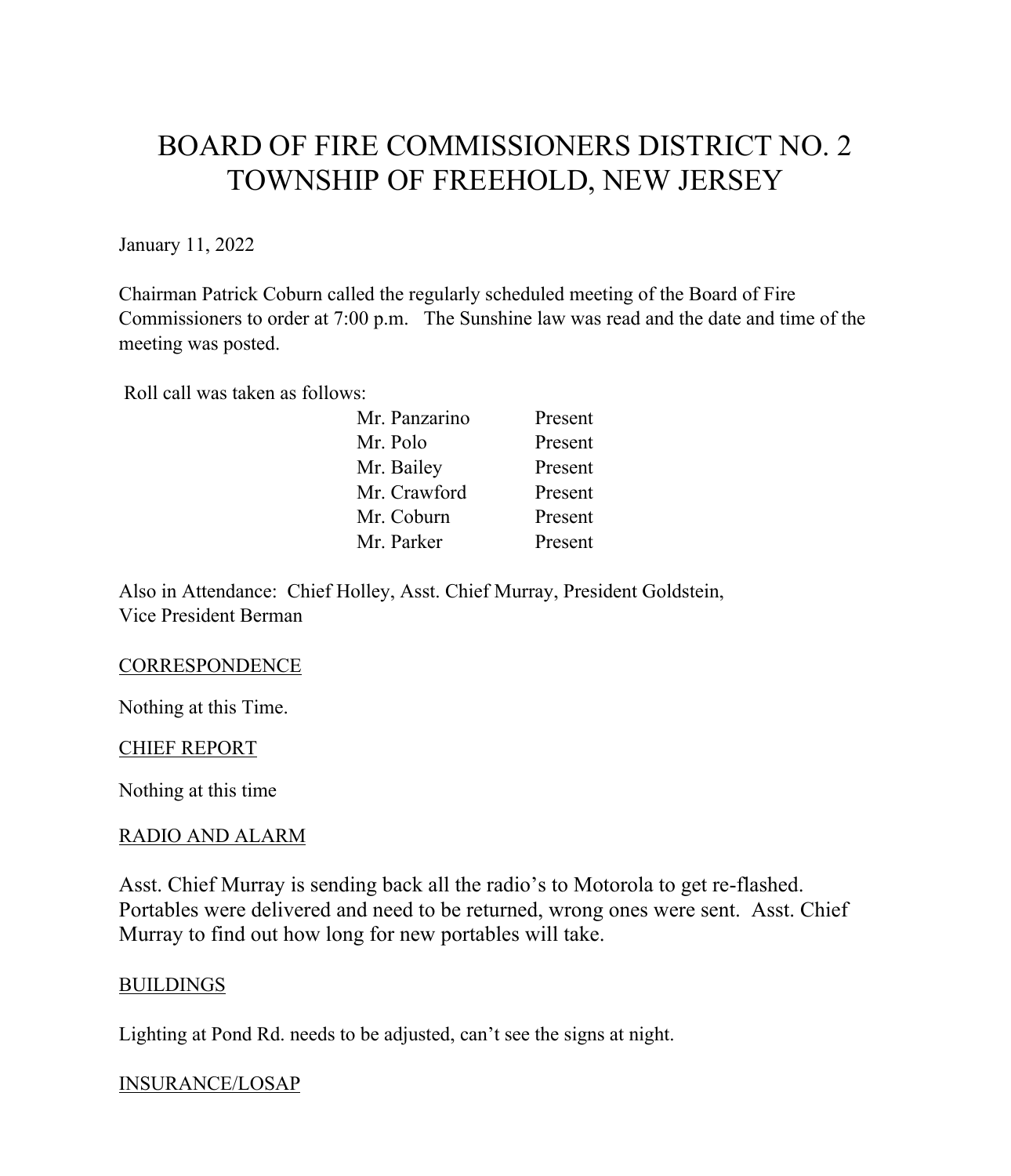Chief Holley requested the member Dave Simon be re-instated on the insurance. Board Approved.

## **MAINTENANCE**

'90 ladders will be returned this week. Work on '90 to be done this week.

## NEW TRUCK '78

Mr. Polo made a motion to spend \$11,833.50 for Campbell to mount the new equipment and \$2,530.00 for extra hose. 2<sup>nd</sup> by Mr. Crawford, roll was called Board Approved.

## CHIEF'S VEHICLE

Next Monday the rest of the equipment will be mounted, when done it will go in service.

## 5 YR. PLAN

Progress

## SIGNS

Corbin electric needs to be contacted to adjust the lighting at Pond Rd.

## BOAT

Nothing at this time.

## ENVIRONMENTAL

Nothing at this time.

## FACEBOOK COMMUINTY PAGE

Mr. Panzarino to send the Introduction post to the Board for approval.

## **OPTIMUM**

Nothing at this time